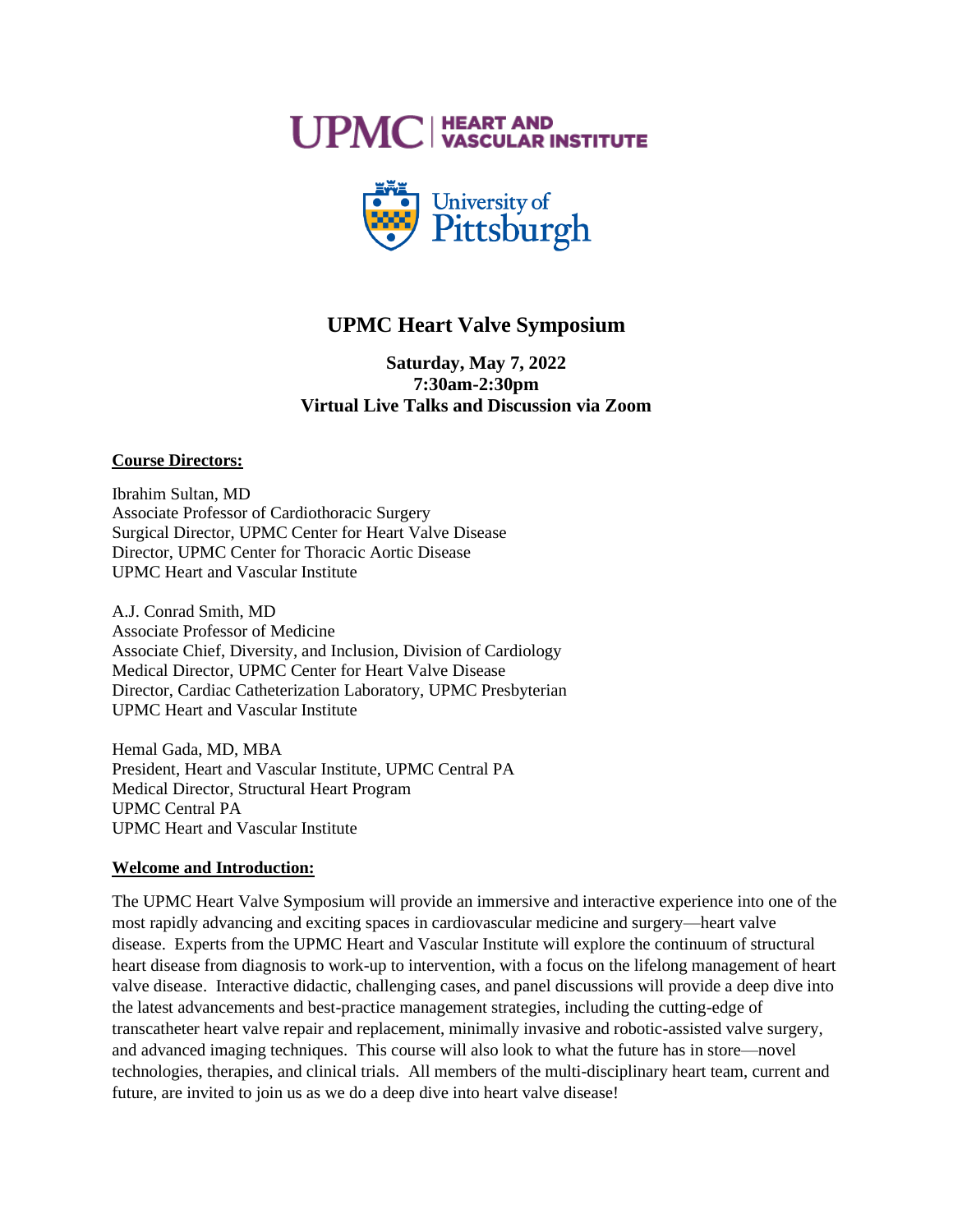# **Learning Objectives:**

The UPMC Heart Valve Symposium intends to fulfill the following learning objectives:

- Increase understanding of screening, diagnosis, and treatment of aortic, mitral, and tricuspid valvular heart disease in various patient populations.
- Understand advanced modalities to image aortic, mitral, and tricuspid heart valves.
- Increase knowledge of medical therapies and transcatheter and/or surgical interventions for treatment of valvular heart disease, and the risks and benefits of the different therapeutic options.
- Enhance understanding of importance of the multi-disciplinary heart team approach to treatment of structural heart disease.
- Recognize impact of social determinants of health on structural heart disease outcomes.
- Conduct a deep dive into technical aspects of transcatheter and surgical interventions to manage aortic, mitral, and tricuspid heart valve disease.
- Explore landmark, recent and upcoming clinical trials, and their impact on heart valve disease
- Explore complex and challenging cases in structural heart disease patients and tactics and techniques for management.

# **Audience:**

The UPMC Heart Valve Symposium is designed for primary care and family medicine practitioners, internists, non-invasive cardiologists, interventional cardiologists, anesthesiologists, cardiac surgeons, advanced practice providers, nurses, research, administration, quality and data professionals, medical students, residents, and fellows and all other members of the heart team.

# **Program Agenda:**

| $7:30-8:00am$     | <b>Virtual Registration</b>                                                         |
|-------------------|-------------------------------------------------------------------------------------|
| $8:00 - 8:05$ am: | Welcome<br>Ibrahim Sultan, MD                                                       |
| <b>Section I:</b> | <b>Aortic Valve Disease: Moderated by Conrad Smith, MD</b>                          |
| $8:05-8:20am$     | TAVR in the low-risk patient population – Are we there yet?<br>Dustin Kliner, MD    |
| $8:20-8:35am$ :   | Role of advanced imaging in heart valve disease<br>Joshua Levenson, MD              |
| $8:35-8:50am$     | Valve selection in TAVR – How do I decide?<br>Hemal Gada, MD                        |
| $8:50-9:05am$     | Percutaneous coronary interventions with TAVR – Tips and Tricks<br>Catalin Toma, MD |
| $9:05-9:20am$     | The challenging TAVR: Approach and Considerations<br>Amit Vora, MD                  |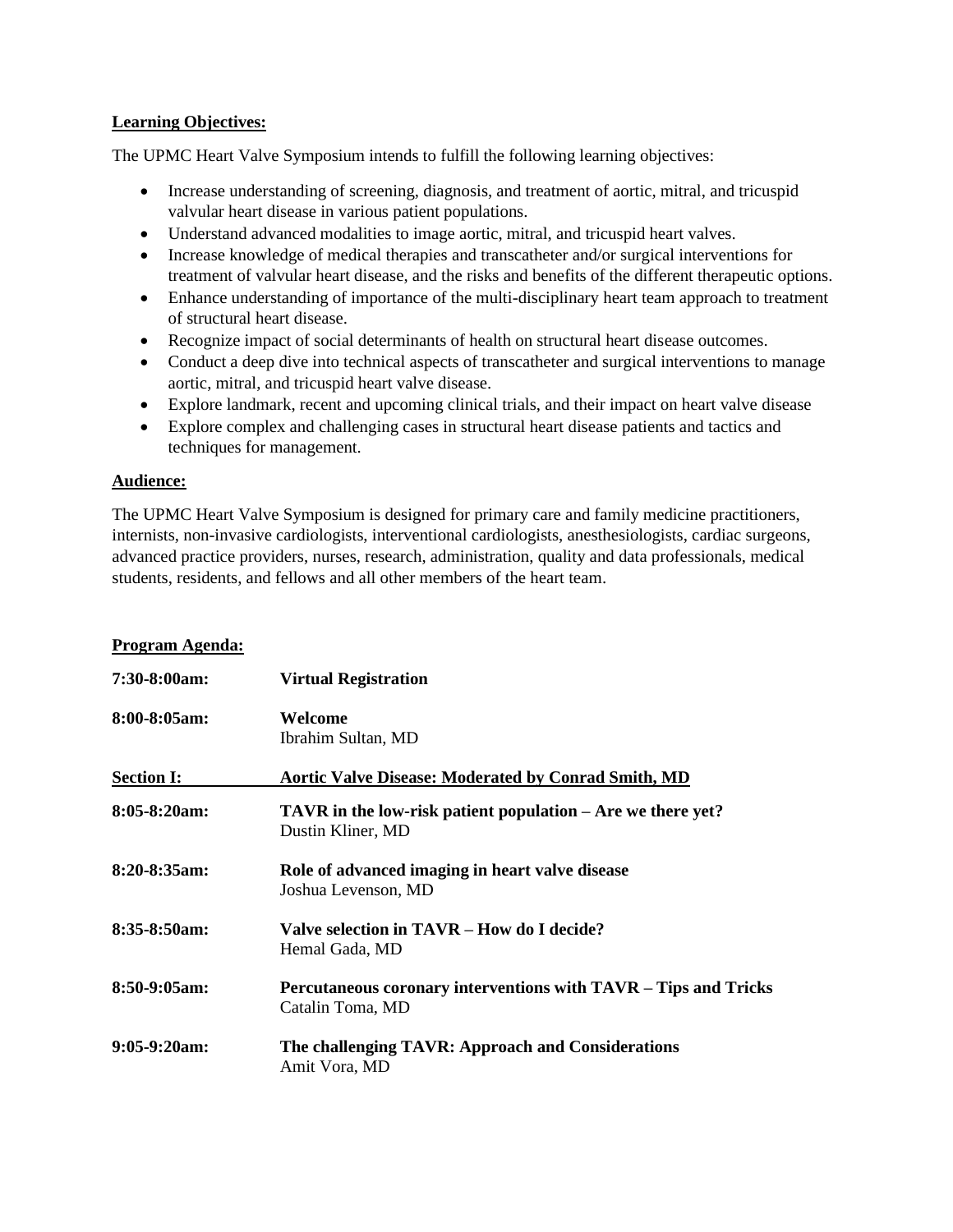| 9:20-9:35am:             | Surgical Aortic Valve Replacement - What does the future look like?<br>Ibrahim Sultan, MD                                    |
|--------------------------|------------------------------------------------------------------------------------------------------------------------------|
| 9:35-9:50am:             | <b>Panel Discussion</b><br>Moderators: Hani Alkhatib, MD; Lydia Davis, MD; George Jabbour, MD; David<br>West, MD             |
| 9:50-10:05am:            | <b>Break</b>                                                                                                                 |
| <b>Section II:</b>       | Mitral & Tricuspid Valve Disease: Moderated by Hemal Gada, MD                                                                |
| 10:05-10:20am:           | Transcatheter mitral edge to edge repair in Low-Risk Patients: What are<br>the goal posts?<br>Conrad Smith, MD               |
| 10:20-10:35am:           | Thinking beyond the clip – Strategies for percutaneous mitral valve<br>replacement<br>Saurabh Sanon, MD                      |
| 10:35-10:50am:           | Heart failure management in functional mitral regurgitation<br>Jennifer Kliner, CRNP                                         |
| 10:50-11:05am:           | Percutaneous Tricuspid valve repair - Making it a reality<br>Jeffrey Fowler, DO                                              |
| 11:05-11:20:am:          | <b>Challenging Case Deep Dive: Mitral/Tricuspid</b><br>Amber Makani, MD                                                      |
| 11:20-11:35am:           | Embracing the robot for mitral valve surgery<br>Johannes Bonatti, MD                                                         |
| 11:35-11:50am:           | Valve repair and replacement for Endocarditis: When and how?<br>Pyongsoo Yoon, MD                                            |
| 11:50-12:05pm:           | <b>Panel Discussion</b><br>Moderators: Bill Katz, MD; Elif Sade, MD; Mike Lazar, MD; Forozan Navid,<br>MD                    |
| 12:05-12:20pm:           | <b>Break</b>                                                                                                                 |
| <b>Section III:</b>      | <u><b>Structural Heart Disease - What does the future look like?: Moderated by</b></u><br><b>Ibrahim Sultan, MD</b>          |
| 12:20-12:35pm:           | When is the heart too far gone for valve intervention? Role of mechanical<br>circulatory support<br>David J. Kaczorowski, MD |
| $12:35-12:50 \text{pm}:$ | <b>State of the Art: Update on Heart Valve Guidelines</b><br>Danny Chu, MD                                                   |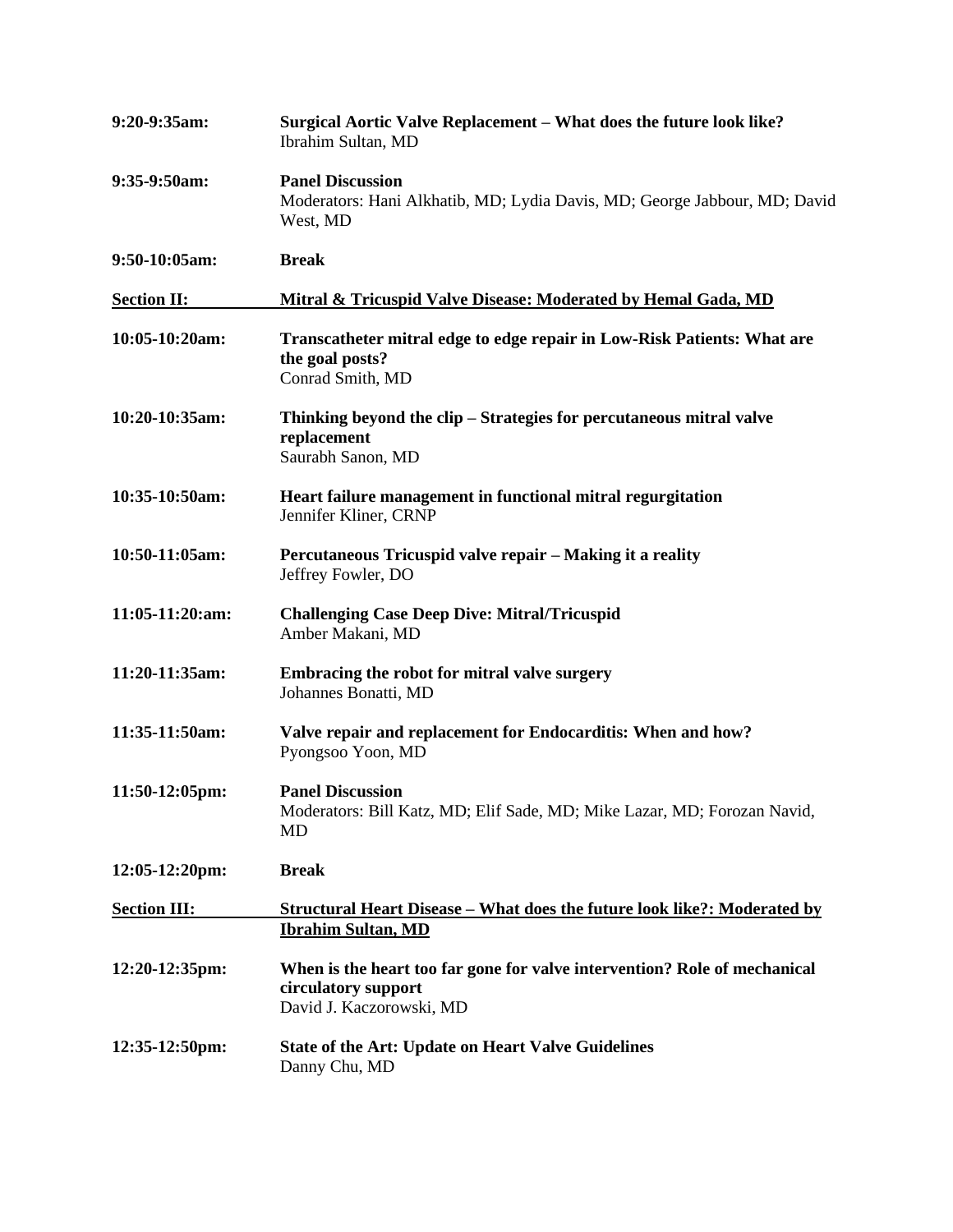| $12:50-1:05$ pm:       | Mechanical circulatory support during structural interventions: What is my<br>algorithm?                                              |
|------------------------|---------------------------------------------------------------------------------------------------------------------------------------|
|                        | Robert Maholic, DO                                                                                                                    |
| $1:05-1:20$ pm:        | Referral for heart valve disease interventions? Do we need to lower the<br>threshold?<br>Matt Suffoletto, MD                          |
| $1:20-1:35$ pm:        | Transcatheter pulmonary valve replacement in adults with congenital heart<br>disease<br>Bryan Goldstein, MD                           |
| $1:35-1:50$ pm:        | Maintaining Excellence in heart valve therapies – Role of the Heart team<br>Lisa Henry, DNP, CRNP, FACC                               |
| $1:50-2:05$ pm:        | What upcoming clinical trials will be game changing for heart valve disease?<br>Hemal Gada, MD                                        |
| $2:05-2:30 \text{pm}:$ | <b>Panel Discussion</b><br>Moderators: Francis D. Ferdinand, MD; Beth Piccione, MD; Suresh Mulukutla,<br>MD; Derek Serna-Gallegos, MD |
| 2:30pm:                | Adjournment                                                                                                                           |

# **Program Faculty:**

Hani Alkhatib, MD Director, Structural Heart Program UPMC Western Maryland UPMC Heart and Vascular Institute

Johannes Bonatti, MD Professor of Cardiothoracic Surgery Director, Robotic Cardiac Surgery UPMC Heart and Vascular Institute

Danny Chu, MD Professor of Cardiothoracic Surgery Director of Cardiac Surgery, Veterans Affairs Pittsburgh Health System UPMC Heart and Vascular Institute

Lydia Davis, MD Clinical Assistant Professor of Medicine UPMC Heart and Vascular Institute

Francis Ferdinand, MD Professor of Cardiothoracic Surgery Chief, Cardiac Surgery, UPMC Hamot UPMC Heart and Vascular Institute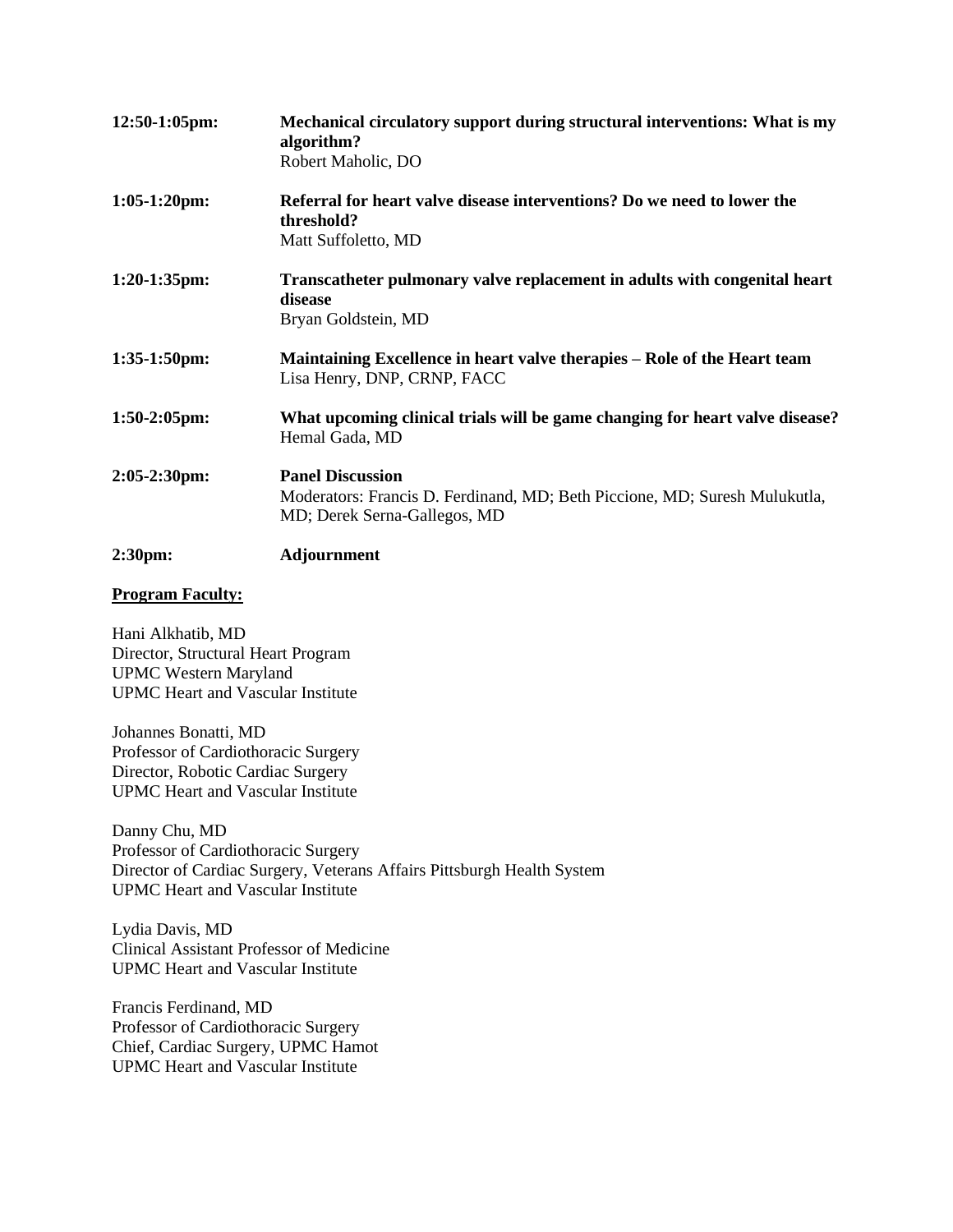Jeffrey Fowler, DO Assistant Professor of Medicine UPMC Heart and Vascular Institute

Bryan Goldstein, MD Associate Professor, Department of Pediatrics Director, Cardiac Catheterization Laboratory Heart Institute at UPMC Children's Hospital of Pittsburgh UPMC Heart and Vascular Institute

Lisa Henry DNP, CRNP HVI APP Manager UPMC Heart and Vascular Institute

George Jabbour, MD Clinical Assistant Professor of Medicine Chair, Department of Cardiology Medical Director, Cardiac Catheterization Lab UPMC Altoona UPMC Heart and Vascular Institute

David Kaczorowski, MD Associate Professor of Cardiothoracic Surgery Surgical Director, UPMC Center for Advanced Heart Failure UPMC Heart and Vascular Institute

William Katz, [MD](https://profiles.dom.pitt.edu/card/faculty_info.aspx/Katz5191) Associate Professor of Medicine Director of Adult Echocardiography Laboratory UPMC Heart and Vascular Institute

Dustin Kline[r, MD](https://profiles.dom.pitt.edu/card/faculty_info.aspx/Kliner5831) Assistant Professor of Medicine Director, Advanced Physician Training and Education, UPMC Center for Heart Valve Disease UPMC Heart and Vascular Institute

Jennifer Kliner, CRNP Clinical Project Director Advanced Heart Failure and Pulmonary Hypertension Programs UPMC Heart and Vascular Institute

Michael Lazar, MD, MHA Executive Medical Director, UPMC Susquehanna HVI Regional Director, HVI Cardiac Surgery UPMC Susquehanna, Altoona and Western Maryland UPMC Heart and Vascular Institute

Joshua Levenson, MD Clinical Assistant Professor of Medicine Director, UPMC Center for Cardio-Oncology Co-Director, Noninvasive Cardiology, UPMC Shadyside Associate Director, Cardiology Fellowship Program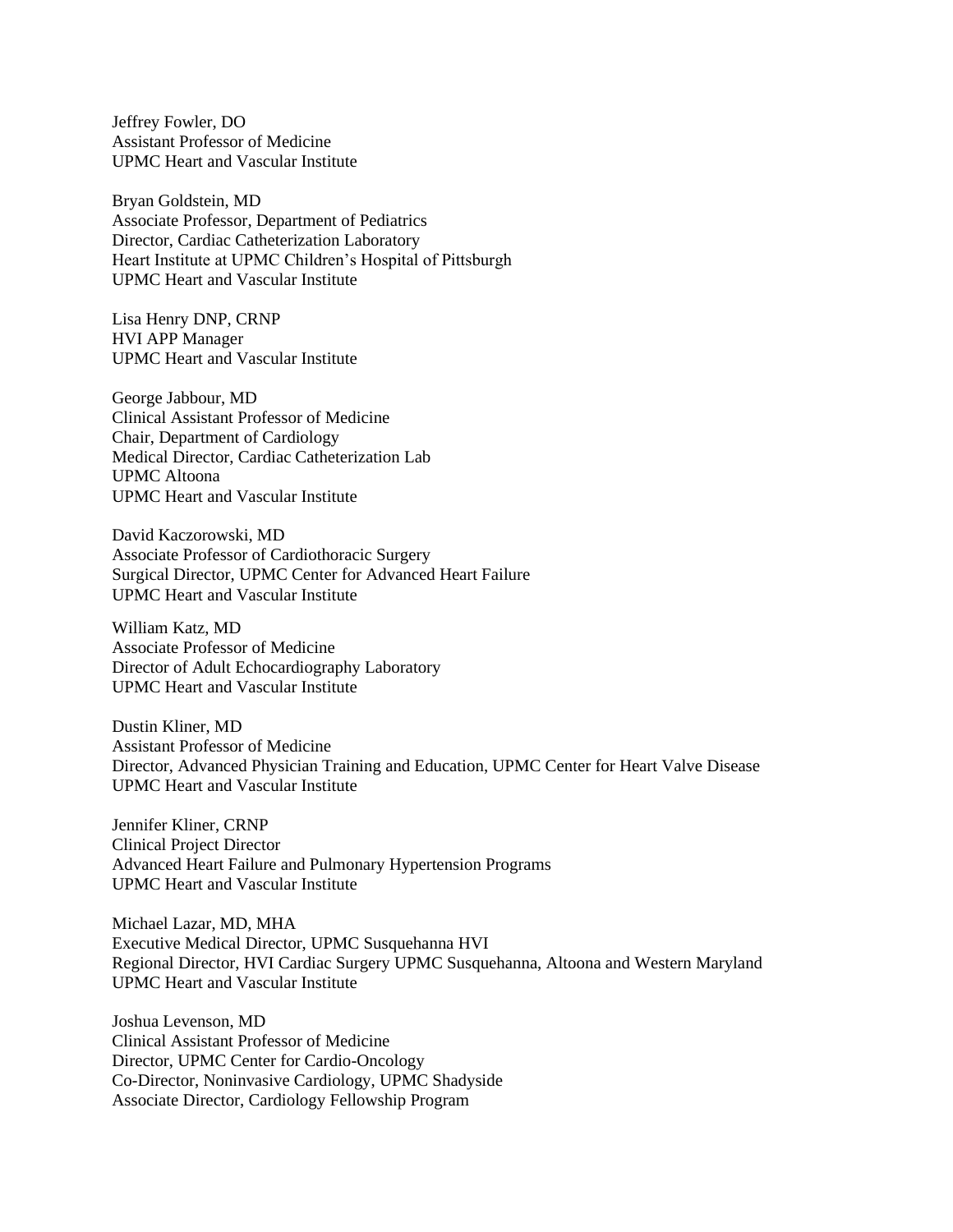#### UPMC Heart and Vascular Institute

Robert Maholic, DO Interventional Cardiologist UPMC Hamot UPMC Heart and Vascular Institute

Amber Makani, MD Structural Heart Fellow UPMC Heart and Vascular Institute

Suresh Mulukutla, [MD](https://profiles.dom.pitt.edu/card/faculty_info.aspx/Mulukutla5221) Associate Professor of Medicine Chair, Cardiology, UPMC Passavant UPMC Heart and Vascular Institute

Forozan Navid, MD Assistant Professor of Cardiothoracic Surgery Clinical Director UPMC Heart and Vascular Institute

Beth Piccione, MD Clinical Assistant Professor of Medicine Director, Northern Regional Pod UPMC Heart and Vascular Institute President, UPMC Jameson and UPMC Horizon

L. Elif Sade, MD Professor of Medicine Vice President, European Association of Cardiovascular Imaging UPMC Heart and Vascular Institute

Saurabh Sanon, MD Assistant Professor of Medicine Director, Interventional Cardiology Research UPMC Heart and Vascular Institute

Derek Serna-gallegos, MD Assistant Professor of Cardiothoracic Surgery UPMC Heart and Vascular Institute

Matthew Suffoletto, MD Assistant Professor of Medicine Medical Director, UPMC Mercy Echocardiography Lab Associate Medical Director, UPMC Presbyterian Echocardiography Lab UPMC Heart and Vascular Institute

Catalin Toma, MD Assistant Professor of Medicine Director, Interventional Cardiology Director of the Interventional Fellowship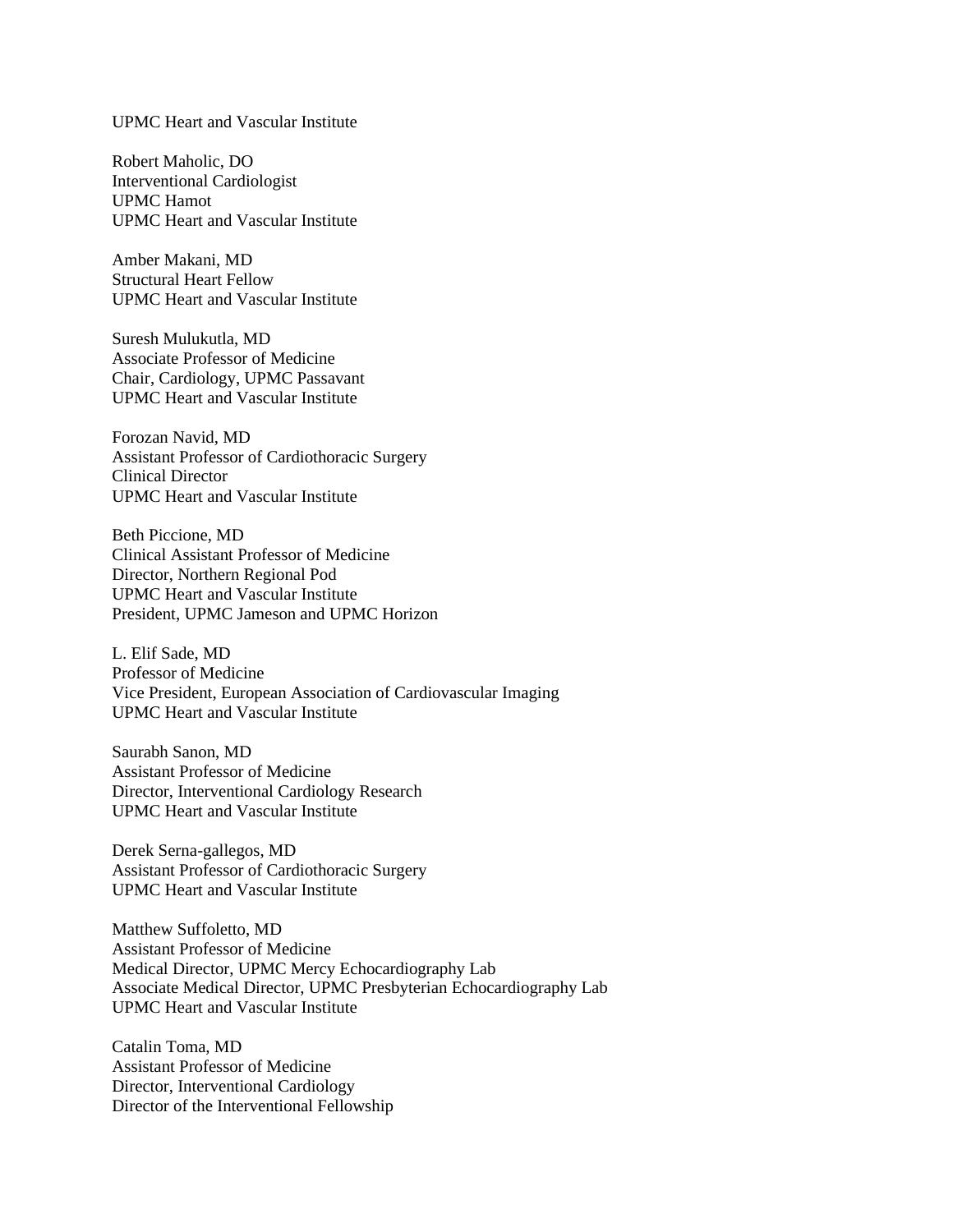#### UPMC Heart and Vascular Institute

Amit Vora, MD Interventional Cardiologist UPMC Central PA UPMC Heart and Vascular Institute

David West, MD Clinical Assistant Professor of Cardiothoracic Surgery UPMC Heart and Vascular Institute

Pyongsoo Yoon, MD Associate Professor of Cardiothoracic Surgery Co-Clinical Director UPMC Heart and Vascular Institute

#### **Program Director:**

Angela Kinnunen

#### **Program Staff:**

Shelly Miller Raquel Singleton Jennifer Sadecky

# **ACCREDITATION COUNCIL FOR CONTINUING MEDICAL EDUCATION (ACCME) CREDIT:**

In support of improving patient care, the University of Pittsburgh is jointly accredited by the Accreditation Council for Continuing Medical Education (ACCME), the Accreditation Council for Pharmacy Education (ACPE), and the American Nurses Credentialing Center (ANCC), to provide continuing education for the healthcare team.

Physician (CME)

The University of Pittsburgh designates this live activity for a maximum of 6.0 *AMA PRA Category 1 Credits™*. Physicians should claim only the credit commensurate with the extent of their participation in the activity.

Nursing (CNE)

The maximum number of hours awarded for this Continuing Nursing Education activity is 6.0 contact hours.

Physician Assistant (AAPA)

The University of Pittsburgh has been authorized by the American Academy of PAs (AAPA) to award AAPA Category 1 CME credit for activities planned in accordance with AAPA CME Criteria. This activity is designated for 6.0 AAPA Category 1 CME credits. PAs should only claim credit commensurate with the extent of their participation.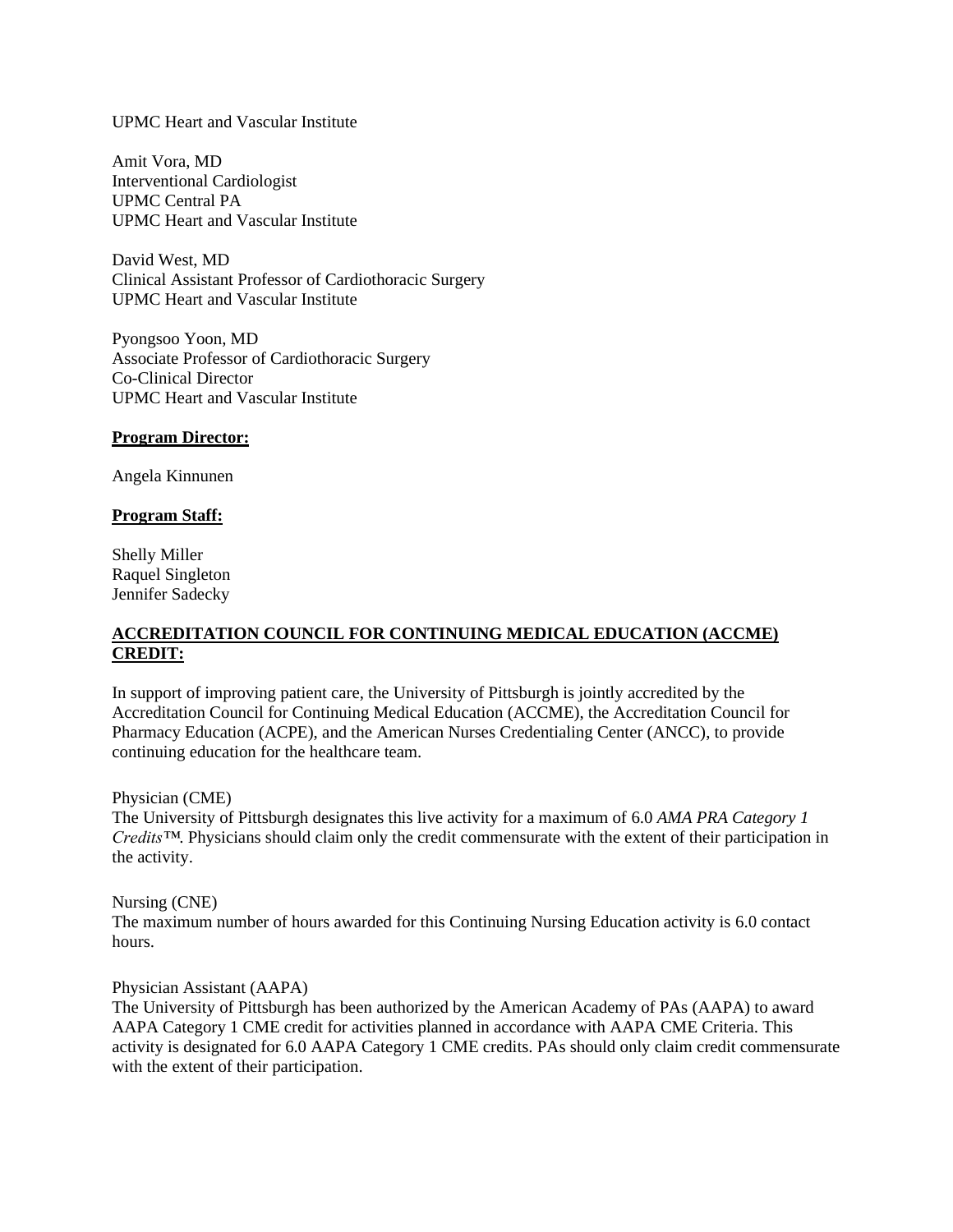Other health care professionals will receive a certificate of attendance confirming the number of contact hours commensurate with the extent of participation in this activity.

### *Disclaimer Statement:*

The information presented at this CME program represents the views and opinions of the individual presenters, and does not constitute the opinion or endorsement of, or promotion by, the UPMC Center for Continuing Education in the Health Sciences, UPMC / University of Pittsburgh Medical Center or Affiliates and University of Pittsburgh School of Medicine. Reasonable efforts have been taken intending for educational subject matter to be presented in a balanced, unbiased fashion and in compliance with regulatory requirements. However, each program attendee must always use his/her own personal and professional judgment when considering further application of this information, particularly as it may relate to patient diagnostic or treatment decisions including, without limitation, FDA-approved uses and any off-label uses.

# *Faculty Disclosure:*

All individuals in a position to control the content of this education activity including members of the planning committee, speakers, presenters, authors, and/or content reviewers have disclosed all relevant financial relationships with any entity producing, marketing, re-selling, or distributing health care goods or services, used on, or consumed by, patients.

The following relevant financial relationships were disclosed: Danny Chu, MD *Consultant:* Japanese Organization for Medical Device Development, Inc. *Other:* Wolters Kluwer Health The Osler Institute

Hemal Gada, MD *Grant/Research Support:* Abbott Bard Boston Scientific Medtronic *Consultant:* Abbott **Bard** Boston Scientific Medtronic *CE Speakers' Bureau:* Abbott Bard Boston Scientific Medtronic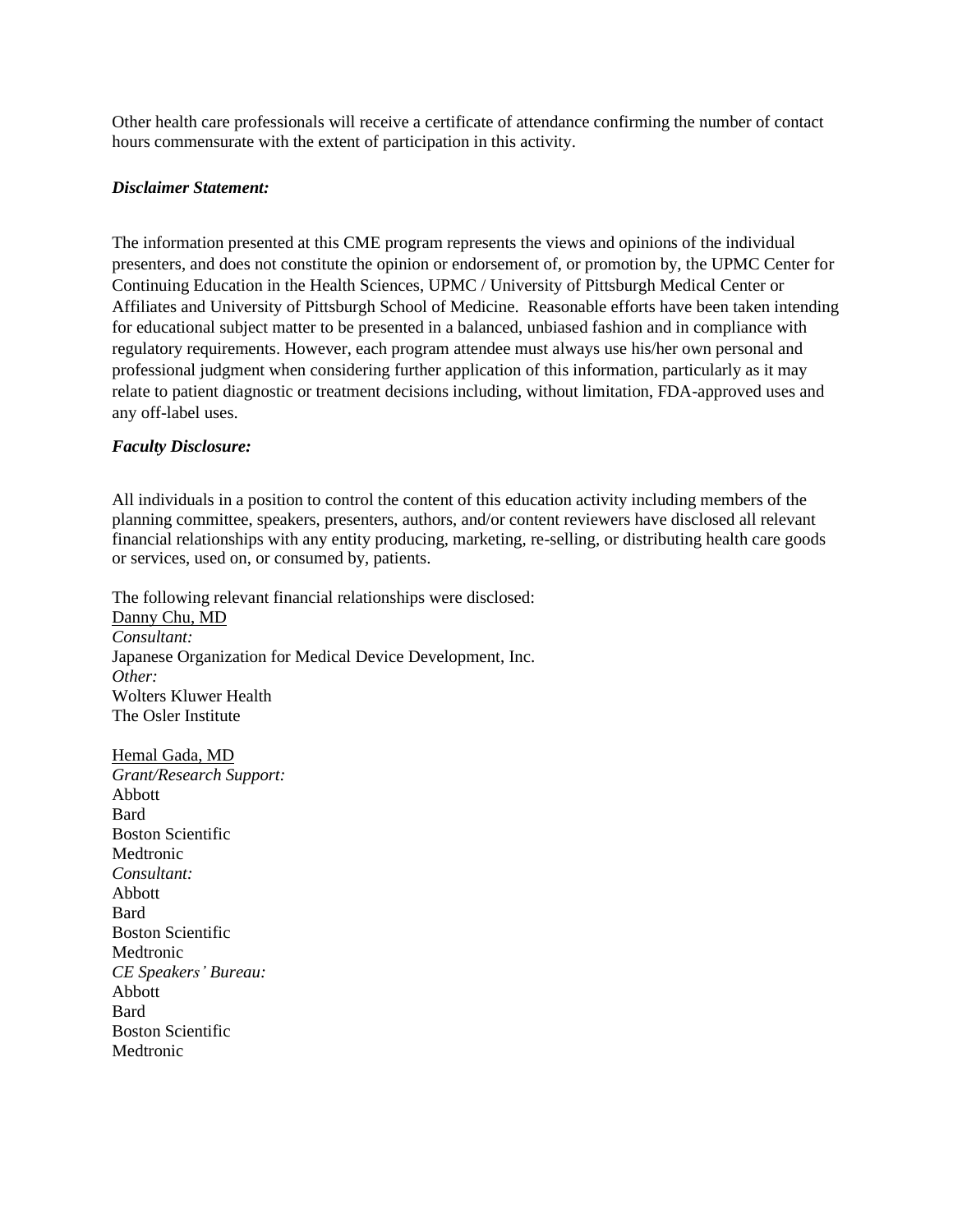#### Bryan Goldstein, MD

*Grant/Research Support:* Medtronic At Heart Medical *Consultant:* W.L. Gore & Associates Medtronic PECA Labs Mezzion Pharma

George Jabbour, MD *Consultant:* Boston Scientific

# David J. Kaczorowski, MD *Consultant:* Abiomed Medtronic *CE Speakers' Bureau:* Abiomed Medtronic *Other:* Intellectual Property: Ecmotek, LLC

Robert Maholic, DO *Consultant:* Boston Scientific

### Suresh Mulukutla, MD *Grant/Research Support:* Boston Scientific *Consultant:* Medtronic

Leyla Elif Sade Akdogan, MD *Grant/Research Support:* General Electric

Saurabh Sanon, MD *Consultant:* Abbott Vascular Baylis Medical Boston Scientific Gore Medtronic

Ibrahim Sultan, MD *Grant/Research Support:* Abbott